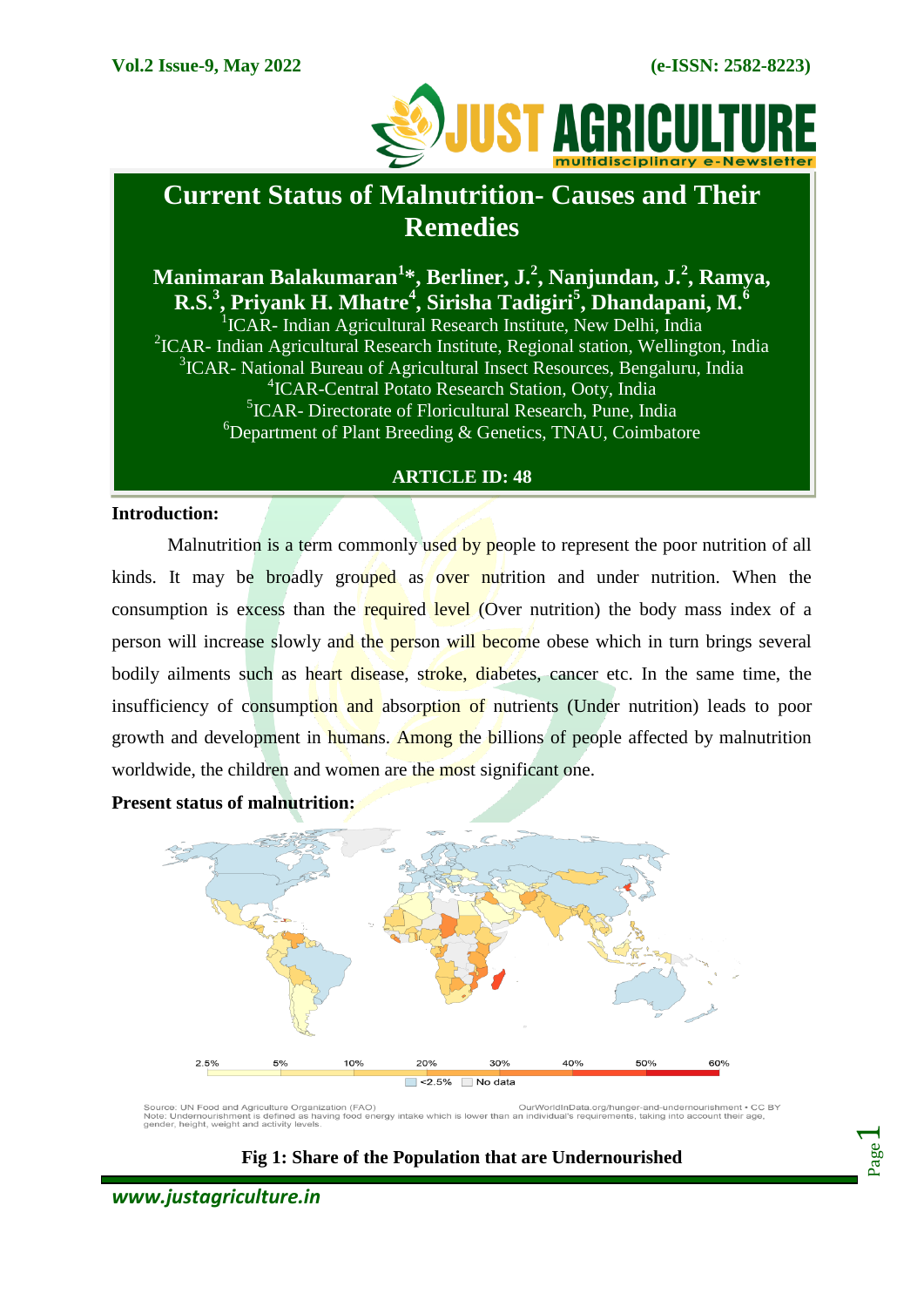

The deficiency caused by protein, iron, vitamins and iodine deficiency alone affect one third of the world's population, mainly from developing countries and resulted in causing several health problems in humans as mentioned in [Table 1.](#page-1-0) Based on the latest available data, the total number of undernourished people in the world is estimated to have reached 663 million in 2017 (Fig 1) and approximately 98 percent of the world's undernourished people lives in developing countries (FAO, 2010).

| <b>Malnutrition</b> | <b>Population affected</b>                     | <b>Reference</b>  |
|---------------------|------------------------------------------------|-------------------|
| Overnutrition       | • 1.9 billion adults are overweight or obese   | WHO, 2020         |
|                     | 38.9 million children were overweight or       |                   |
|                     | obese                                          |                   |
| Undernutrition      | 462 million adults are underweight             | WHO, 2020         |
|                     | $\sim$ 150 million children under 5 were       |                   |
|                     | estimated to be stunted (too short for age)    |                   |
|                     | ~50 million children were estimated to be      |                   |
|                     | wasted (too thin for height)                   |                   |
|                     | $\approx$ 45% of deaths among children under 5 |                   |
|                     | years of age are linked to undernutrition      |                   |
| Vitamin deficiency  | 254 million preschool-aged children            | WHO, 2020         |
| Iron, Vitamin A, B9 | • estimated 42% of children under 5 years      | WHO, 2020         |
| (Folate) and B12    | of age and 40% of pregnant women               |                   |
| deficiency          | worldwide are anaemic as result of these       |                   |
|                     | micronutrient deficiency                       |                   |
| Iron deficiency     | 16.5% of the world's population <i>i.e.</i>    | Pasricha et. al., |
|                     | reason for half of the anaemic problem in      | 2021              |
|                     | the World                                      |                   |
| Iodine deficiency   | Around 2 billion people suffered from          | Biban and         |
|                     | Iodine deficiency of which $~50$ million       | Lichiardopol,     |
|                     | present with clinical manifestations           | 2017              |
| Protein deficiency  | • 12.2% of global population are affected      | Medek et. al.,    |
|                     |                                                |                   |

#### <span id="page-1-0"></span>**Table 1: Present status of malnutrition**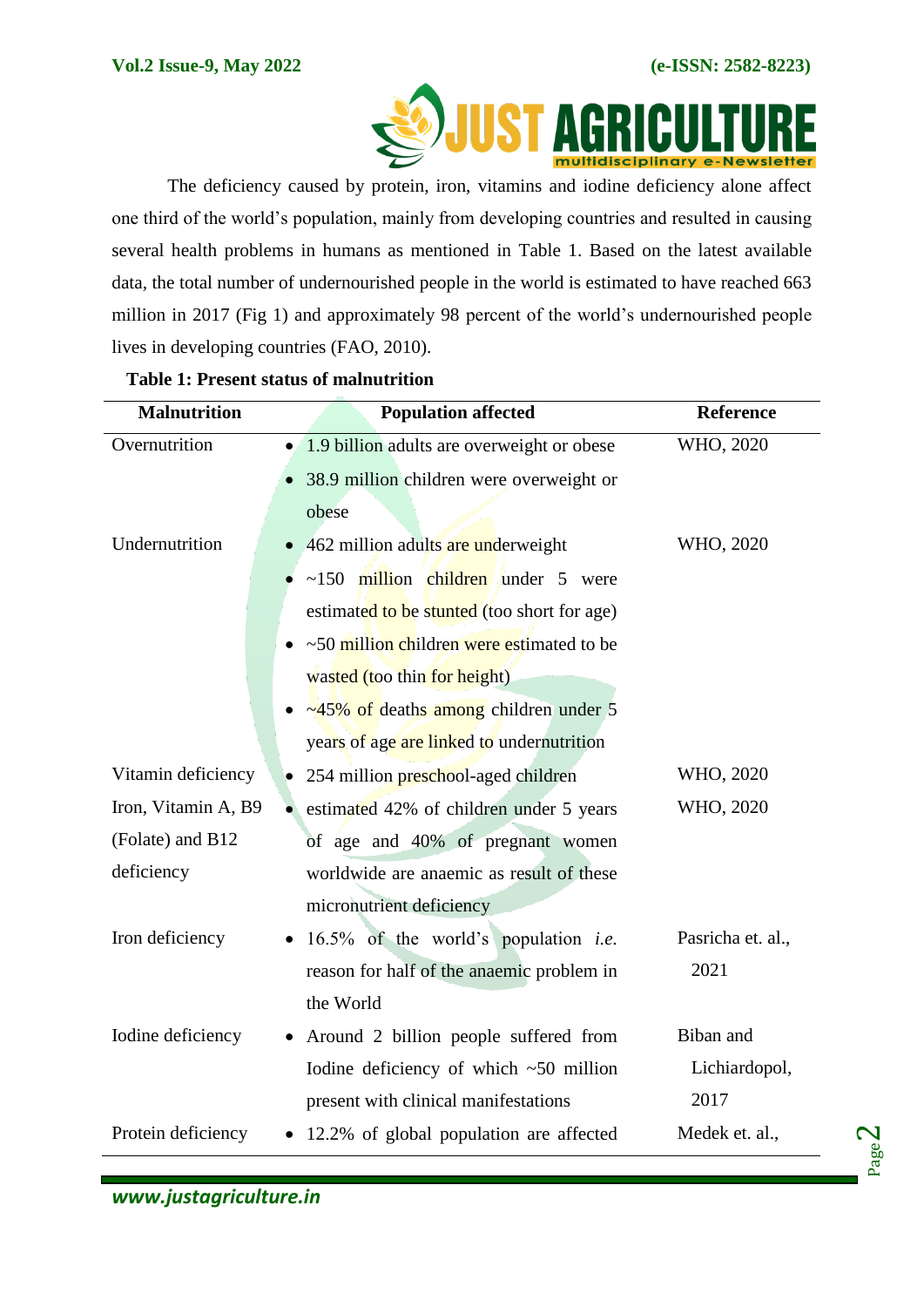

#### **Reasons for Malnutrition:**

The United Nations (UN) General Assembly proclaimed the "United Nations Decade of Action on Nutrition 2016-2025" on 1<sup>st</sup> April, 2016. This was led by WHO and FAO which made sustainable developmental goals to end hunger, achieve food security, improved nutrition, promote sustainable agriculture, ensure healthy lives and promote wellbeing for all at all ages. Despite the steps made at global scale to mitigate malnutrition, yet the people suffered, due to various reasons as discussed below.

- **1. Non availability of sufficient food (quantity):** The food sufficiency or surplus is still not achieved in under developed countries.
- **2. Non availability of nutritive food (quality):** Many of the food surplus crops are mainly starch based and lacks the presence of proteins, vitamins and minerals in sufficient level.
- **3. Food preferred by people with poor nutritive value:** Unfortunately, poor people live predominantly on starchy staples such as rice, wheat, maize, or cassava. In Africa the β-carotene levels in popular varieties of maize, sweet potato, and cassava are  $\sim 0\%$ . The plant breeders envisage a maximally attainable level of 20 ppm β-carotene for maize and cassava based on the available genetic resources and typical daily dietary intakes.
- **4. Modern processing methods:** Modern processing and polishing methods remove the highly nutritive outer coats in grains as they aim to increase the keeping quality and customer preference
- **5. Role of nematodes:** Parasitic infections are thought to contribute to child malnutrition and micronutrient deficiency through subtle reduction in digestion and absorption, chronic inflammation and loss of nutrients. Intestinal worms such as *Ascaris lumbricoides* (causes ascariasis), *Trichinella spiralis* (causes trichinosis), cause malnutrition, anaemia, stunted growth, and impaired cognitive function. These occurrences of parasitic infections aggravate the already malnourished persons. For instance, hookworm infections like necatoriasis caused by *Necator americanus* (the new world hookworm), *Ancylostoma duodenale* (the old world hookworm) reduce food intake and/or increase nutrient wastage via vomiting, diarrhoea, or blood loss. In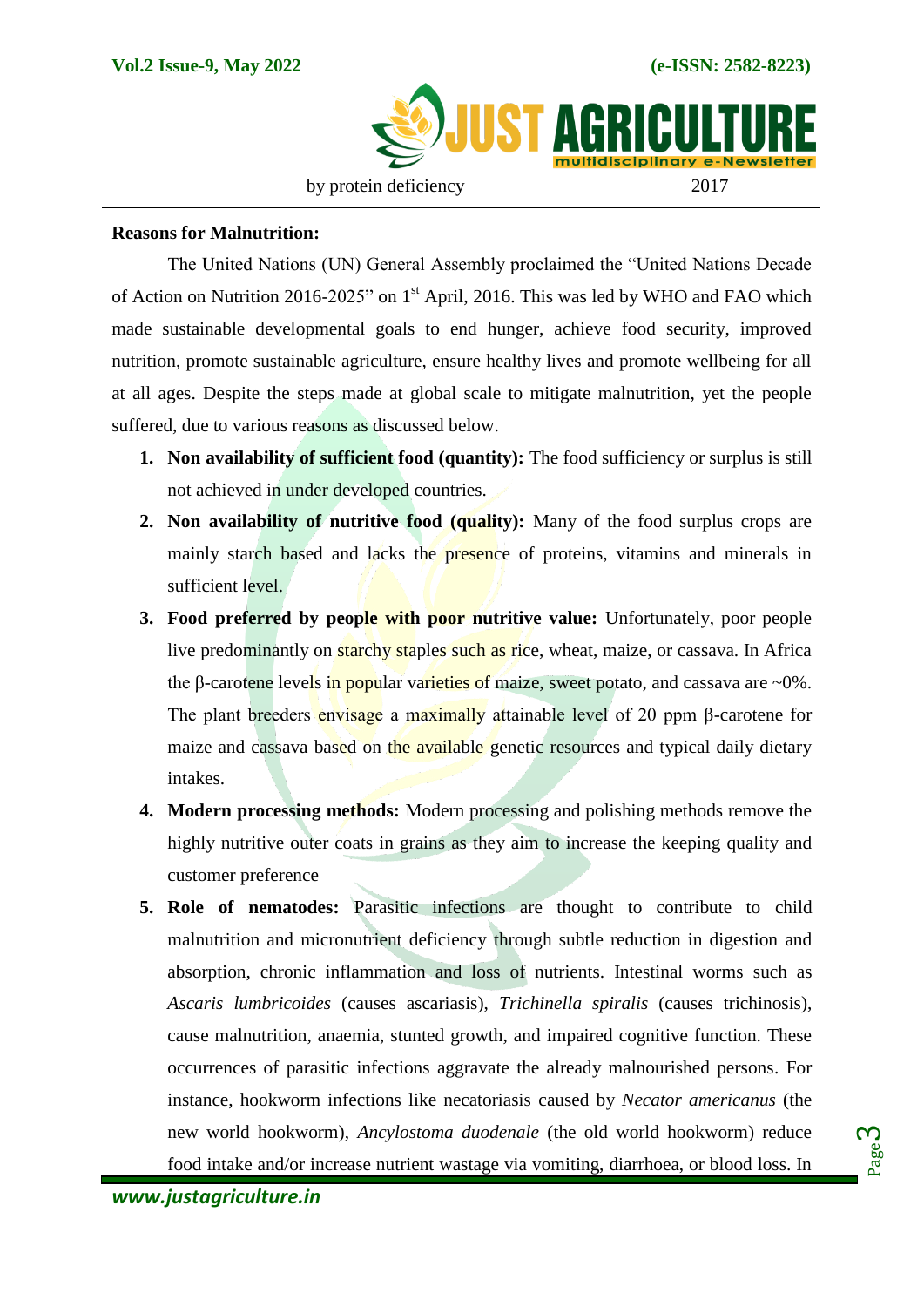

addition to that, the nematode infested children lacks the opportunity of getting formal education in many occasions, which further damage their long term economic outlook. All these effects exasperate the malnutrition in children.

- **6. Role of other parasites:** There are some other parasites like *Giardia lamblia* (causes Giardiasis), *Schistosoma mansoni* (causes schistosomiasis) which causes similar concern as that of Helminths.
- **7. Economic status of a country:** Most of the world's undernourished people are found in Southern and Eastern Asia, sub-Saharan Africa, Latin America and the Caribbean. The countries in these regions have high human population together with poor economic growth which makes it difficult to tackle the malnutrition problem.
- **8. Drawbacks of Traditional public health interventions to mitigate malnutrition:**  Despite the notable reduction in malnutrition achieved by the traditional public health interventions (Fig 2), the mismanagement, underfunding, logistic problems and poor compliance of Government-run malnutrition mitigation programs have taken its toll from achieving the full success.



## **Fig 2: Traditional public health interventions to reduce malnutrition**

## **Possible Strategies to Mitigate Malnutrition:**

 Crop based fortification or Bio fortification is one of the options to tackle malnutrition as it has less immediate but much wider and more sustained impact. This process aims to increase the bio available concentrations of essential elements in edible portions of

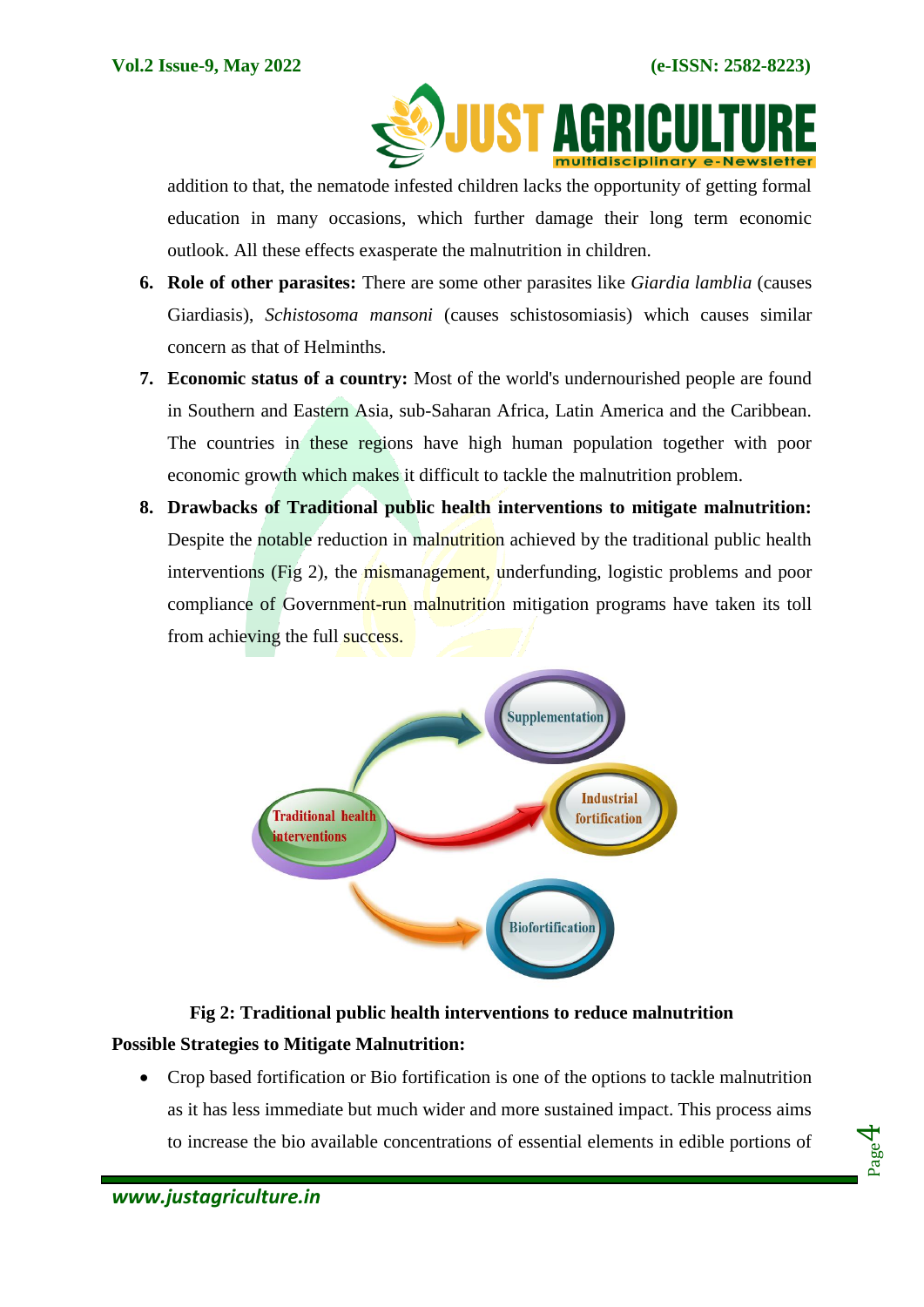

crop plants through agronomic intervention or conventional breeding together with molecular breeding, transgenic approaches, fortification thru microbes and genome editing technologies.

- Food diversification is the most desirable approach for preventing malnutrition, but tragically poverty stands in its way, and hence this method can be employed to mitigate malnutrition in places where people can afford to have diverse food.
- Subsidizing the food material which are exported or imported exclusively to mitigate poverty and malnutrition.
- Reducing the wastage of food at one place, mainly by the affluent societies will directly or indirectly helps to mitigate malnutrition in other place. By means of diverting the valuable food resources.

#### **Conclusion:**

More than 10% of the world human population are affected by malnutrition. As malnutrition is caused by several factors such as non-availability of quality food, population density, poor economic status of country as well as person, wrong food preference etc., the comprehensive approach already existing at global level may be strengthened with new strategies. It is evident that crop based bio fortification holds great promise for improving the nutritive value of major crops. In the developing world, the majority of the population is rural and fortified food is neither accessible nor affordable for them. Improving the logistics of industrial fortified supplements should be done with an aim to reduce the distribution cost, so that we can reap its full benefit. Besides the general factors parasitic infections caused by nematodes and other parasites are also responsible for its aggravation which needs to be addressed *via* sanitary measures combined with proper medical diagnosis and treatment.

#### **References:**

- Biban, B. G. and Lichiardopol, C. (2017). Iodine Deficiency, Still a Global Problem?. Current health sciences journal, 43(2): 103–111. [https://doi.org/10.12865/CHSJ.43.02.01.](https://doi.org/10.12865/CHSJ.43.02.01)
- FAO,2010. [https://www.fao.org/economic/es-policybriefs/briefs](https://www.fao.org/economic/es-policybriefs/briefs-detail/en/?no_cache=1&uid=45361)[detail/en/?no\\_cache=1&uid=45361.](https://www.fao.org/economic/es-policybriefs/briefs-detail/en/?no_cache=1&uid=45361) Accessed on 22nd December, 2021
- Medek, D. E., Schwartz, J., & Myers, S. S. (2017). Estimated Effects of Future Atmospheric CO2 Concentrations on Protein Intake and the Risk of Protein Deficiency by Country